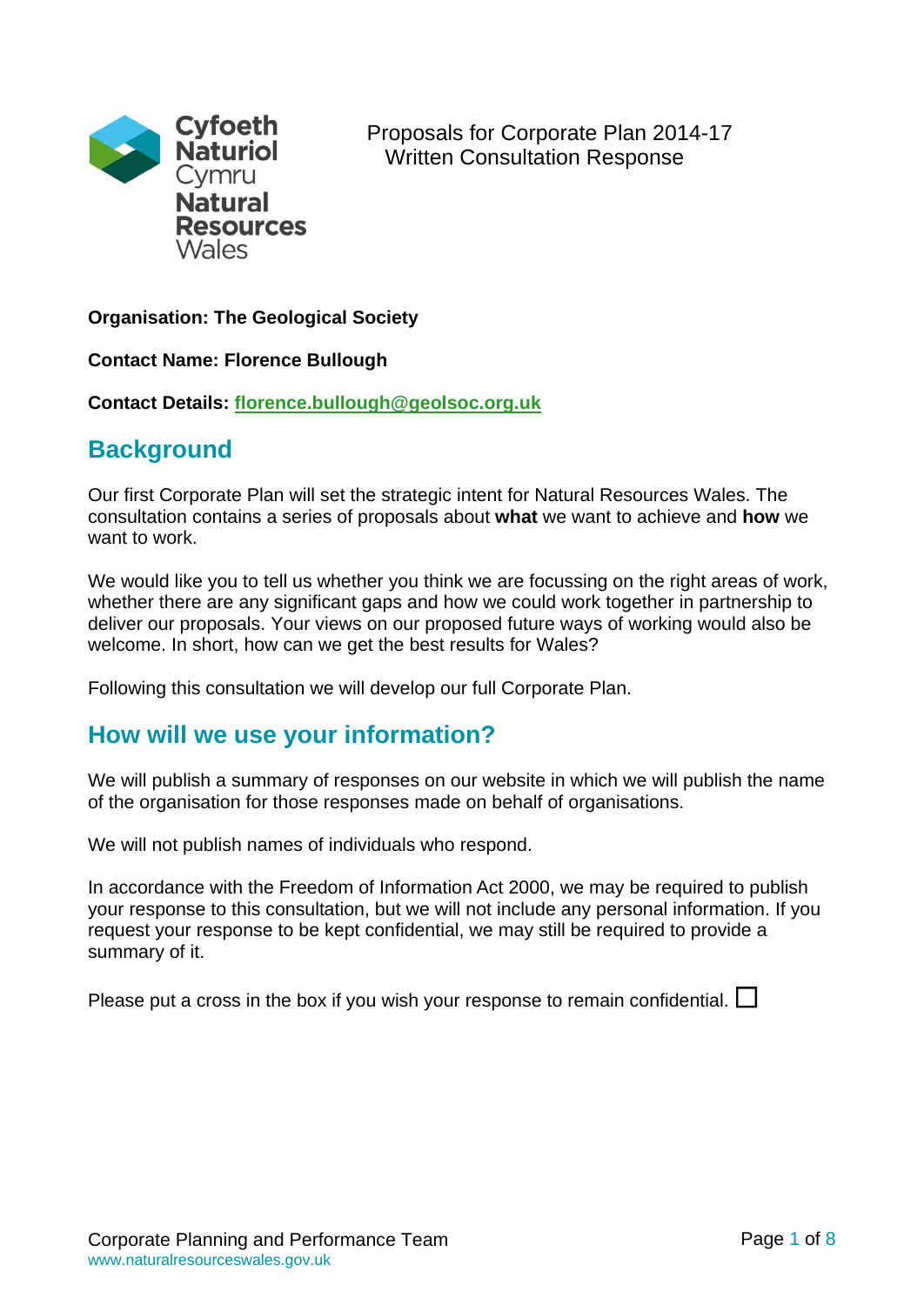

### **Our purpose**

1. Are our purpose, roles, shared outcomes and finances clear and understandable? The Geological Society welcomes the joined up approach detailed in the consultation document for the recently formed Natural Resources Wales. A holistic approach to environmental management including consideration of both the surface and subsurface, and of biotic and abiotic components, coupled with stakeholder engagement and education is the key to enhanced understanding and success in environmental management.

2. Are there any ways that you would like to work with us to achieve these shared outcomes?

The Geological Society is the UK's learned and professional body for geoscience. We take an interest in the work of Natural Resources Wales (NRW) as another nationally important geoscience body. We recognise the vital and varied work done by geoscientists in NRW, many of whom are Fellows of the Geological Society, and note the shared commitment of the Society and NRW (along with its predecessor bodies, particularly the Environment Agency Wales) to professional accreditation and Chartership, which serve both to support staff development and to assure standards for the public benefit. We are keen to support the work of NRW and will be pleased to discuss any strategic matters relating to geoscience outlined in this plan or suggest potential contacts and resources.

3. Do you have any ideas of new ways we can fund our activities with our partners?

# **A good environment**

4. Do you agree with our proposals and suggested ways of delivering them? The Society welcomes the intention to address climate change, in addition to pollution, air, land and water quality, and the focus on whole ecosystems as a basis for decisionmaking. The mention of geodiversity is also welcome although, having recognised its importance in principle, a more consistent consideration of the geosphere and of abiotic aspects of ecosystems throughout the document would strengthen it. A greater appreciation of the contribution of the geosphere would be aided by considering the concept of 'geosystem services'. This would strengthen understanding of the geosphere (especially the subsurface, which is relatively neglected in the document) and the land,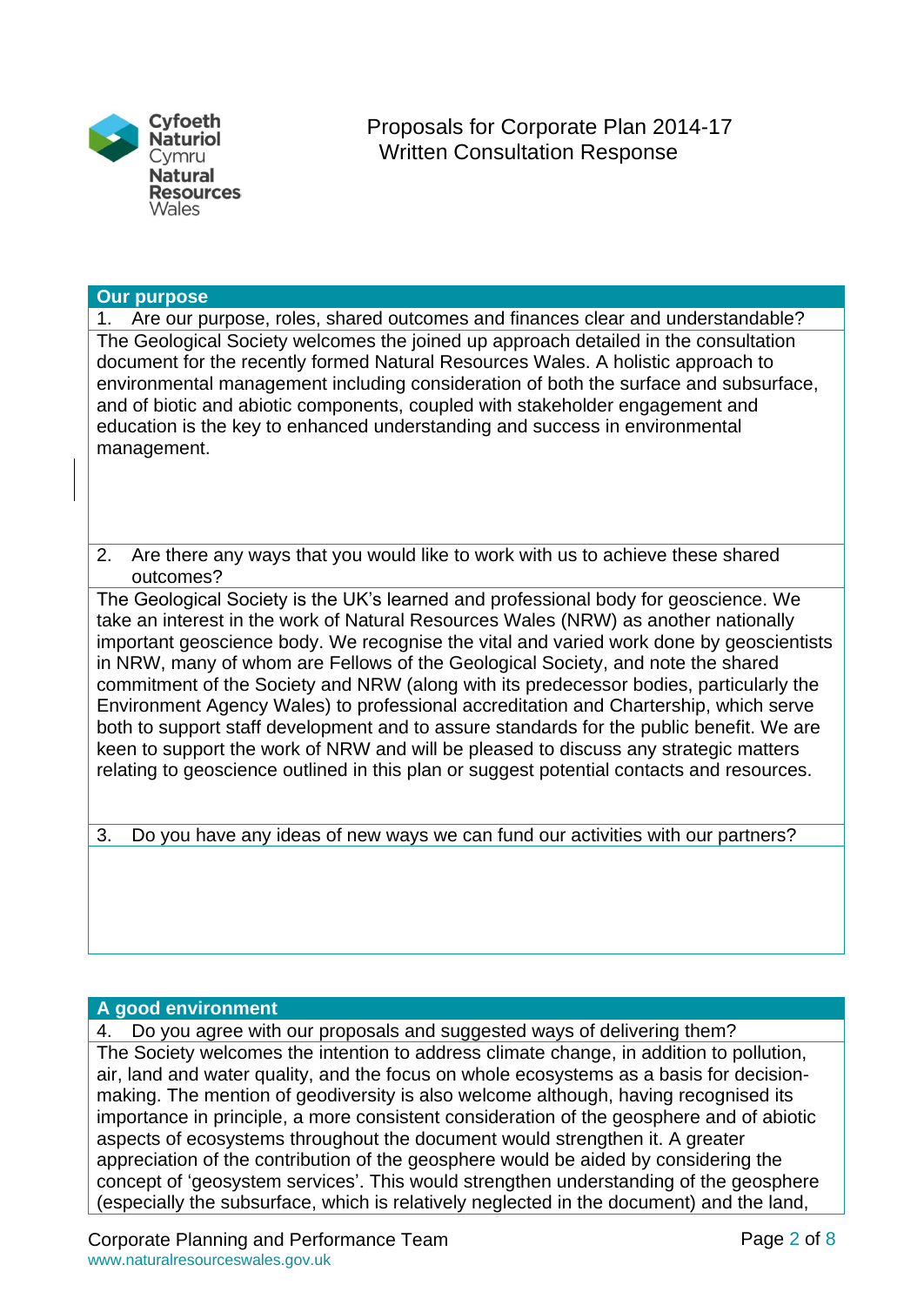

water and air as inextricably linked to each other, and to the diversity of life in the biosphere. Services provided by the geosphere are often undervalued but are an important subset of ecosystem services. The geosphere provides both direct and indirect services. In terms of resources, the subsurface is the predominant provider of our energy, through sources such as oil and gas, as well as other raw materials such as mined metals and minerals and abstracted water. Indirectly, the geosphere can sustain important services such as containment of radionuclides in geological disposal of radioactive waste, and the  $CO<sub>2</sub>$  sequestration capacity of soils. However it is worth noting that the extraction or use of these services is not boundless and they may be subject to critical loads or burdens. Additionally, once the subsurface has been used in certain ways it can preclude future uses, so a planned approach to multiple uses of the subsurface is required.

# 5. Have we missed out anything significant?

The concept of ecosystem services is fundamental to environmental policy-making in Wales and throughout the UK, and we support this approach. However, this framework will be critically undermined if insufficient attention is paid to the importance of geology and the subsurface as an intrinsic part of the environment and of ecosystems; and to their role in understanding, managing and mitigating climate change, land, water and air pollution and other aspects of environmental policy implementation. Effective implementation of a holistic approach to environmental management will depend on a thoroughgoing consideration of abiotic and subsurface elements of ecosystems, and their integration with biotic and surface elements. This should be more fully recognised throughout the Corporate Plan. Delivery of the plan will also depend on maintaining and nurturing appropriate Earth science expertise and capacity within NRW, across a wide variety of areas including designation of Sites of Special Scientific Interest (SSSIs), pollution, landscape management etc and it is important that this is reflected in the Corporate Plan.

6. How do we best work in partnership with you to deliver these? What can you do to help?

As mentioned above, the Society is open to working in partnership with NRW to help deliver its objectives. Possible joint initiatives include public engagement and information meetings regarding delivery of the Corporate Plan, and relevant aspects of Earth and environmental science.

#### **Good for people**

7. Do you agree with our proposals and suggested ways of delivering them? We welcome the inclusion of the link between the environment, learning and education. Sustainably managed sites can provide learning opportunities as well as economic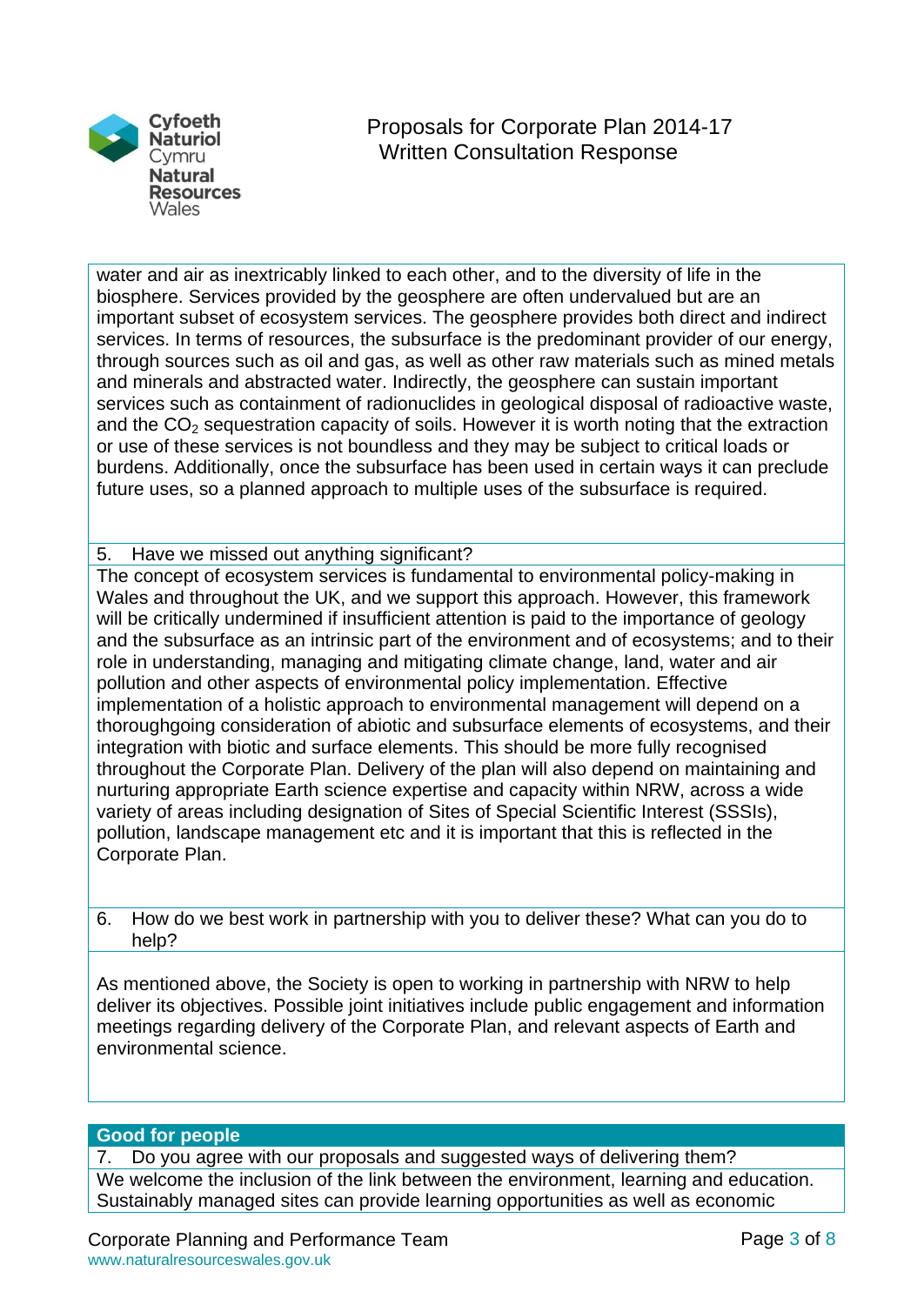

opportunities due to the professional training and leisure activities they can sustain when their value is effectively communicated. We encourage NRW to engage closely with stakeholders, such as Learned and Professional Bodies and Higher Education Institutes, when developing and implementing the outlined proposals.

# 8. Have we missed out anything significant

Despite the commitment to 'improving cultural heritage and landscape distinctiveness', there is still a significant backlog of nominated Geological Conservation Review (GCR) sites awaiting designation as SSSIs. GCR site designation is an essential requirement for the sustainable management of the environment. It creates protected spaces to be used by people for leisure, education and training, particularly in the Earth sciences, as well as providing a basis for future conservation of scientifically important sites. The Society urges the NRW to speed up the designation process. We are keen to discuss how this might best be achieved.

We also recommend the inclusion of geodiversity and geology in the recreation, jobs and environmental incidents sections under the 'Good For People' heading, since an understanding of geology underpins all of these strands of society. In particular the omission of the mention of geology in Jobs and Growth does not reflect the contribution of geology and its wider services to the economy of Wales.

Additionally the increasingly significant contribution of geotourism has not been mentioned. This is linked to the use of protected spaces for education and training. Geotourism can range from access to specific sites, including those used for teaching, to the general visitor who comes to experience the dynamic and varied landscape of Wales. This is well evidenced in the creation of Geoparks such as Fforest Fawr and Anglesey whose existence is based on the use of geology to promote economic prosperity through geotourism.

9. How do we best work in partnership with you to deliver these? What can you do to help?

# **Good for business**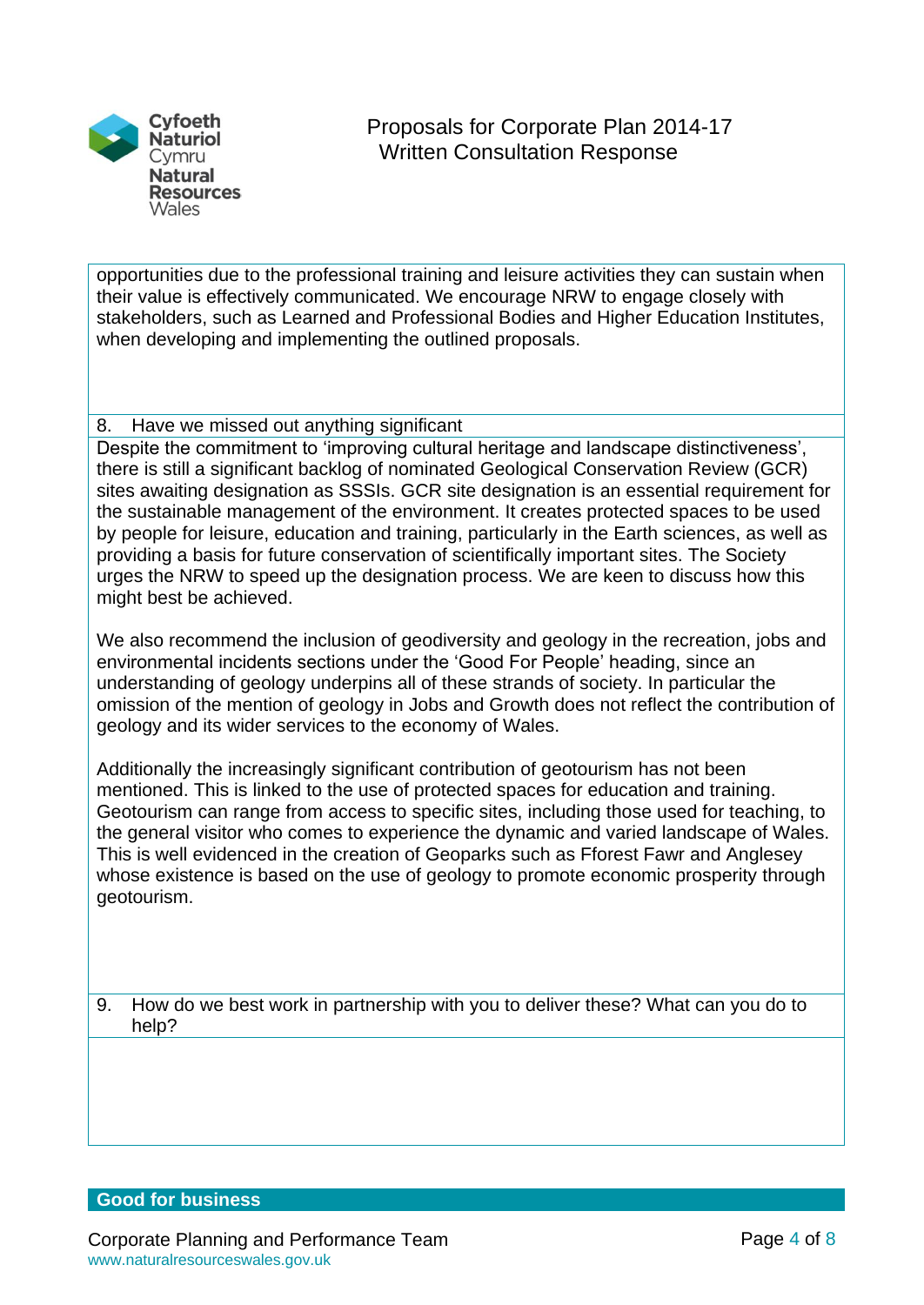

10. Do you agree with our proposals and suggested ways of delivering them? The Society welcomes the mention of efficient and effective use of natural resources and the aim of moving towards a low carbon economy. The discussion of waste not only as an environmental hazard but also as a valuable resource is also welcome. This holistic approach to environmental issues is the key to long term sustainable management of the environment.

# 11. Have we missed out anything significant?

The significant contribution of the geosphere to the economy of Wales is not mentioned in the Corporate Plan. Wales has a long history of mining and there is renewed potential for some metal mining as well as continuing extraction of hard rock for aggregate and limestone for cement. This is in addition to the growing market for geotourism outlined above.

12. How can you best work in partnership with us to deliver these?

# **Using good knowledge**

13. Do you agree with our proposals and suggested ways of delivering them? The inclusion of innovative approaches to gathering evidence including the use of local communities for monitoring and engaging with the wider public is important. There is a large network of volunteer and local groups such as RIGS groups (Regionally Important Geological/Geomorphological Sites) which do a great deal of local geoconservation work and play a helpful and often essential role in environmental monitoring. Effective networking with these groups will improve environmental management and public engagement. Their value should not be underestimated. In addition to the community value of GCR sites protected by SSSI status, a robust and up to date GCR site network is important to Earth science research in the UK and beyond.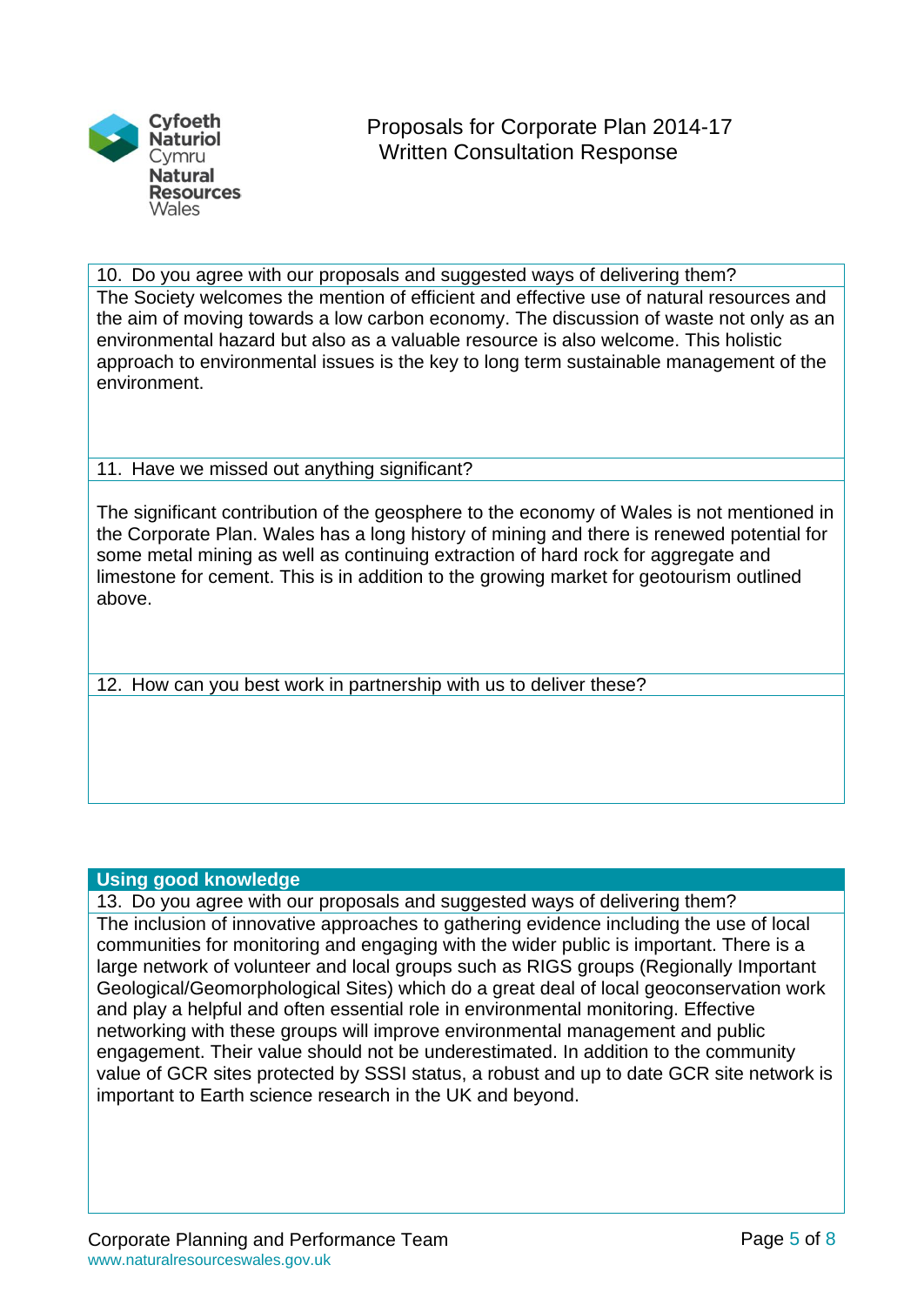

14. Have we missed out anything significant?

15. How can you best work in partnership with us to deliver these?

**How we will work**

16. Do you agree with how we plan to develop our organisation?

17. What would make it easier for you to work with us?

**Reporting our delivery**

18. Is this the right approach to assessing our delivery?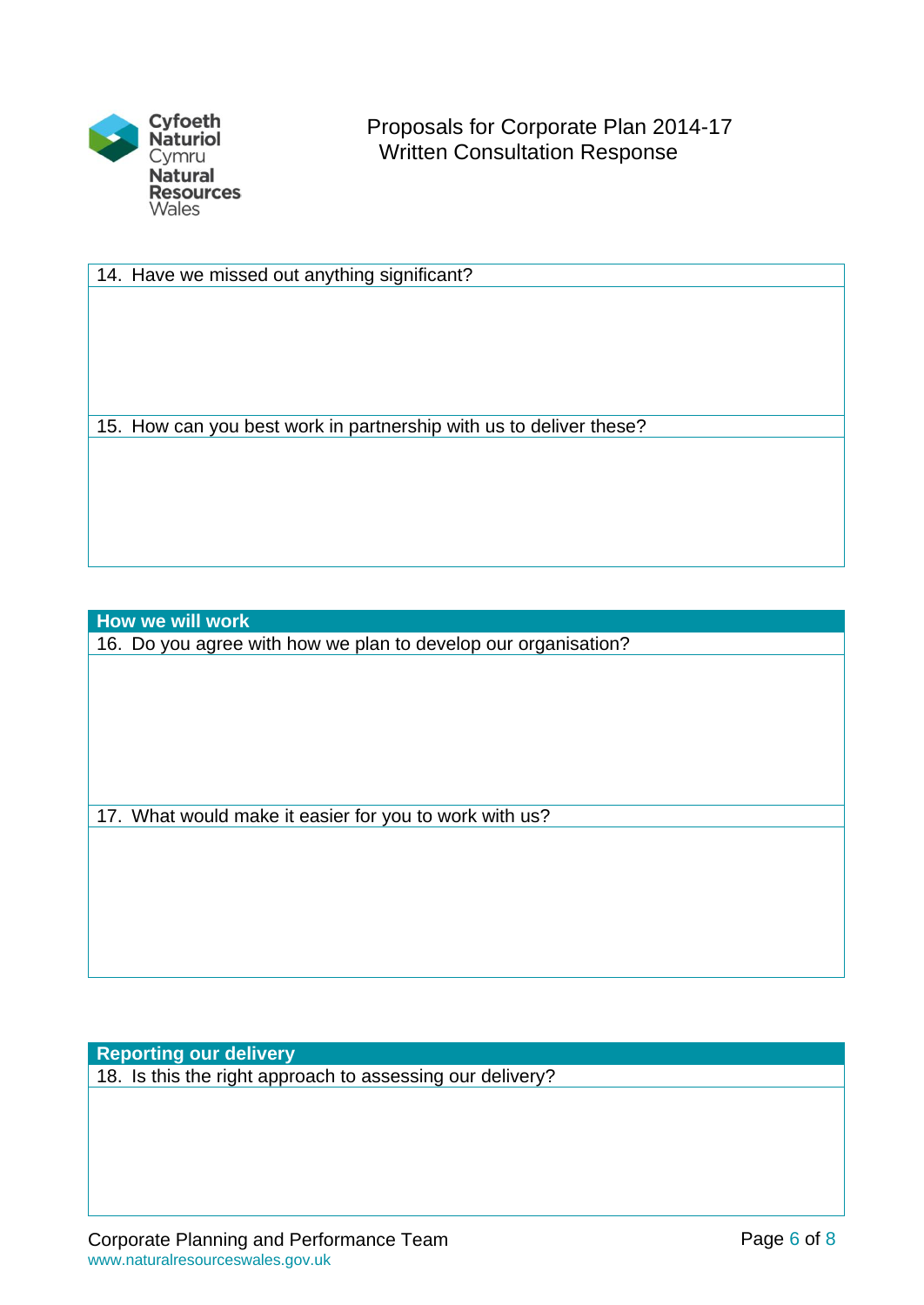

19. Do you know of specific indicators you think we should track?

20. What will success look like?

### **Additional comments**

21. Are there any further comments you would like to make?

We support the ecosystems approach to environment management outlined in the consultation document. As noted above, the importance and value of geology, the geosphere and abiotic elements of ecosystems in a holistic approach to environmental management should not be underestimated. Sustainable environmental management also depends on effective stakeholder engagement and communication in order to develop successful, sustainable management plans. Geosystem services can contribute to the economy both directly, for example through mining and quarrying, and indirectly, through groundwater usage, flood regulation and pollution prevention. The work of Earth scientists within NRW is essential and it is important that this breadth of work is reflected in the corporate plan.

The Geological Society is the UK's learned and professional body for geoscience, with more than 11,000 Fellows (members) worldwide. The Fellowship encompasses those working in industry, academia and government with a broad range of perspectives on policy-relevant science, and the Society is a leading communicator of this science to government bodies, those in education, and non-technical audiences.

Thank you for taking part in this consultation.

We will publish a summary of the responses on our website and use your views to help develop our Corporate Plan, which will be published in March 2014.